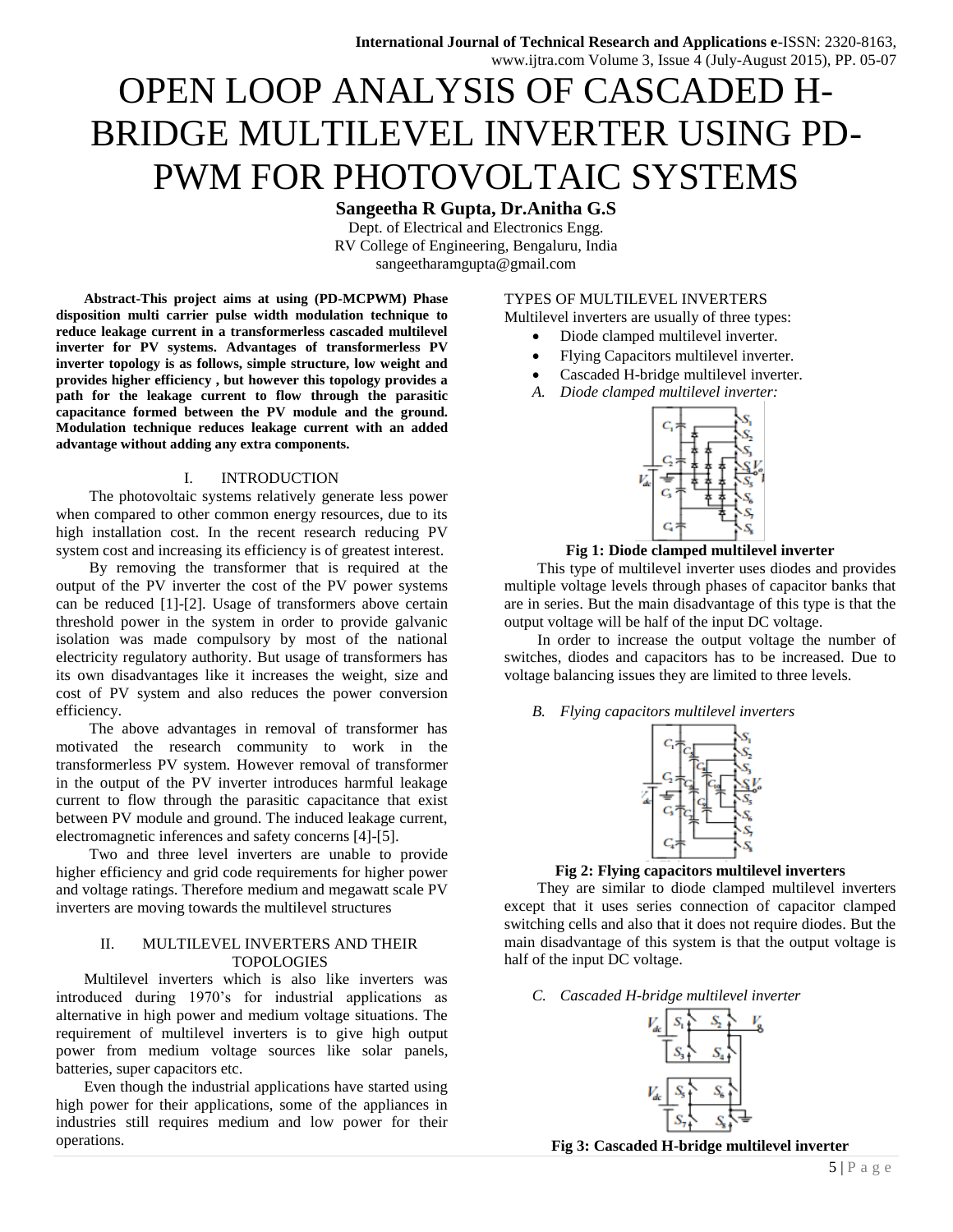## **International Journal of Technical Research and Applications e**-ISSN: 2320-8163,

The disadvantages of the above two types is overcome by cascaded H-bridge multilevel inverter, it uses capacitors, switches and requires very less number of components in each level, thus reducing in price and weight than the other two above.

## III. DIFFERENT MC-PWM FOR MI

The commonly used modulation to provide constant CMV is SVM and MCPWM. But in SVM even though the user select the switching sequence and modulation, it requires large number of computations.

And also selecting the switching states is very difficult for implementations on practical basis. The above problems can be overcome by MC-PWM.

There are different classification of multi carrier pulse width modulations like Level shifted pulse width modulation,

Phase disposition pulse width modulation and Phase opposite disposition pulse width modulation etc

#### *A. Phase disposition pulse width modulation:*

Phase disposition PWM has carrier in same phase above and below zero reference line. All the carriers are in same phase in this method of PWM. Most widely used method as it provides load voltage and current with lower harmonic distortion.



**Fig 4:Phase disposition PWM carrier arrangement**

#### *B. Phase opposite disposition pulse width modulation:*

Unlike the phase disposition this method has all carriers at the same frequency with adjustable amplitudes. The only difference that it has when compared to the above method is that it has carriers above zero level reference in phase among them but in opposition usually 180 degrees phase shifted with those of below.



#### IV. PROPOSED SYSTEM

The cascaded H-bridge has the advantage of reducing leakage current when it is compared to other two types of bridge topology because it has reduced value of DC link voltage per bridge. Also on the load side the grid is shown as a

www.ijtra.com Volume 3, Issue 4 (July-August 2015), PP. 05-07 simple resistor load for simplicity in simulation, as it has no role to play in affecting the leakage current. The MC-PWM that has to been applied to the above proposed system is PD-PWM has it has proven to be providing more encouraging results.



**Fig 6: Proposed Single –phase five-level cascaded multilevel inverter**

#### V. OPEN LOOP SIMULATION

Using MATLAB simulation tool, open circuit is modeled in Simulink in Figure 7, and is simulated with PD-PWM technique. The parameters used in the simulation can be tabulated as given below in table 1.



**Fig 7: Open loop Simulink model**

#### **Table 1. Parameters used in the simulation**

| a aramcici s uscu<br><u>III UR SHIILIIAUVII</u> |                           |                                        |
|-------------------------------------------------|---------------------------|----------------------------------------|
| Sl no                                           | Parameters                | Values<br>considered for<br>simulation |
| 1                                               | PV module                 | 50W                                    |
| $\mathfrak{D}$                                  | $DC$ -link<br>capacitance | 2200uF                                 |
| 3                                               | Switching<br>frequency    | 3KHz                                   |
| 4                                               | Inductance                | 5Mh                                    |
| 5                                               | Input voltage             | 20 V                                   |
| 6                                               | Output voltage            | 40V                                    |
| 7                                               | Load resistance           | $10\Omega$                             |